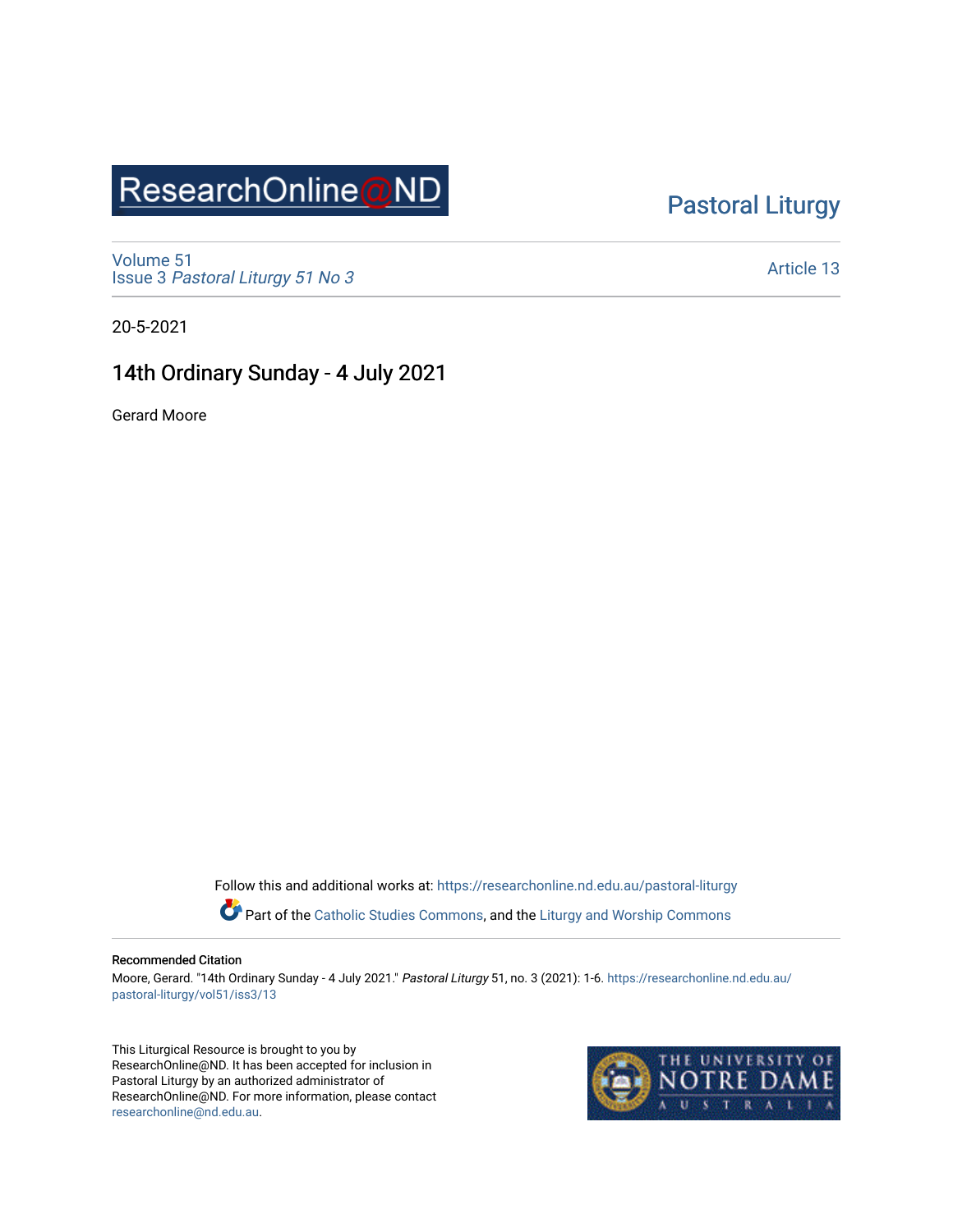

# **4 July 2021**

## Fourteenth Sunday in Ordinary Time

Reflection by Gerard Moore

## **Introduction**

Jesus, returning to the place of his family and his friends, cannot perform any of the mighty works of God while in their midst. He is baffled by their lack of faith. While he continues to reach out and offer them the experience of being in the kingdom of God, they turn back to the familiar and the known. The Gospel of Mark seeks a more missionary discipleship than their complacency and asks of the reader whether we are seeking the radical changes that Jesus is asking of us.

### **Collect of the Sunday**

Our Opening Prayer is a petition for joy. In the prayer the community, in the light of Christ's self-abasement, reflects upon God's gracious act of raising up all creation. This specifically is seen to include the rescue of humanity from servitude to sin. The petition for eternal gladness matches the rescue itself: slavery to sin would have been a permanent state without this divine intervention. The prayer is built around a number of contrasts. The abasement of the Son leads to the raising of a fallen world. The state of slavery is in contrast to that of holy joy. This joy on earth is heighten when seen in light of the coming state of eternal gladness. In the ancient sources this joy is associated most particularly with worship and devotion. Our celebrations ought to be characterized by joy!

## **Penitential Act**

Use one of the *Roman Missal* texts or this optional litany form:

Lord Jesus, you give us real knowledge of the Father. Lord, have mercy. You carry the burdens of all. Christ, have mercy. You teach us to live in the Spirit. Lord, have mercy.

## **First Reading**

#### **Ezekiel 2:2-5**

Though the people of God remain obstinate, God continues to reach out to them and places a prophet in their midst.

## **Second Reading**

#### **2 Corinthians 12:7-10**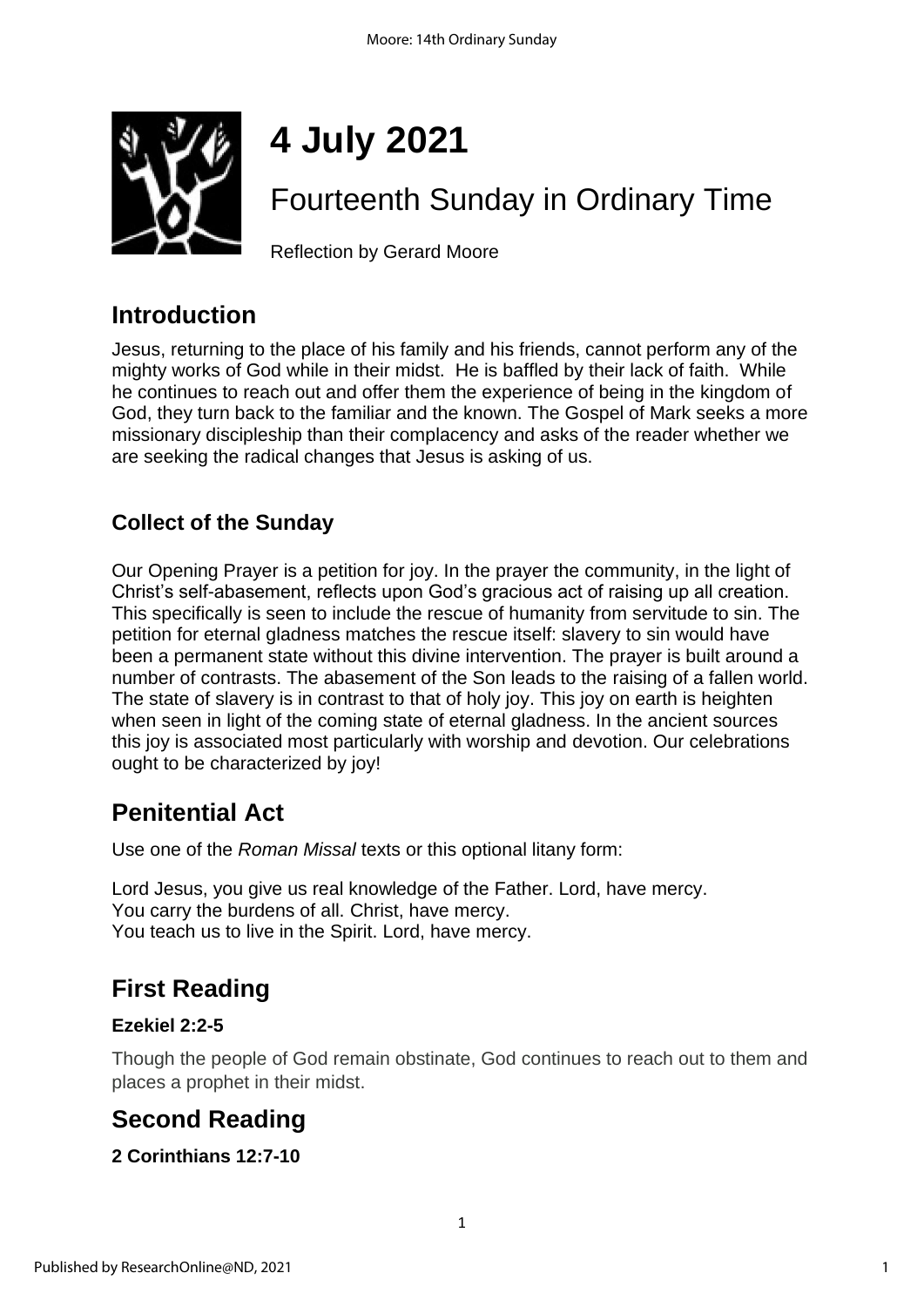For Paul, his weakness is an opportunity for the power of Christ to dwell in him and be made known.

## **Gospel Reading**

#### **Mark 6:1-6**

Jesus, already rejected by his family, is turned away by his own home village as well. Yet he persists in his ministry as a prophet, nevertheless amazed at their lack of faith.

## **Reflection**

Earlier in the Gospel Jesus had been rejected by his blood family. Now, some time has passed, he has been preaching, teaching in parables, collecting disciples, and exhibiting power over nature, sickness and death. He has defied convention and shown a new way of living under God. Despite all this, his return to his home is not triumphant.

The people familiar to him and his family have a moment of enlightenment but walk away from it. As Jesus preaches in the synagogue they are astonished by his mighty deeds and wisdom. But they prefer the familiar to the inbreaking and the new. They make a choice that things be the same. They seek comfort that Jesus' family are well known to them, and that he is a carpenter not a healer, not a prophet. Jesus is now rejected by his family and his hometown. Soon enough he will be rejected by his uncomprehending disciples too. For Mark, these rejections leave the divine healer powerless. Jesus mighty acts are done within a context of faith, and there is no faith amongst his neighbours or family.

This is a raw moment in a stark Gospel. As we will see in the readings for the following Sundays, Jesus will make a response. However, today we are sitting with his disappointment and frustration. He now identifies himself fully within the prophetic tradition. He has accomplished the deeds of a prophet, and he is now feeling a prophet's rejection.

Where does that leave us the Gospel reader, the intended audience of the text? No mighty works will happen amongst us if we are like the family and neighbours. It is not that they are too familiar with Jesus, but rather that they are afraid to come out to where he is. They prefer the world as they know it. As a church, as a parish community, do we prefer the world as we know it or want it? And the message of Mark is clear: if this is the case then no mighty works of God will happen amongst us. Taking up the Gospel passages from the last few weeks, this means that no woman will come forward to be healed of her crippling maladies, no parent will ask us to restore 'life' to a young woman, no chaos will be returned to calm.

We live and worship within a wounded church. That being so, has it lost its prophetic edge? The last 12 months have faced us with environmental dangers, pandemic, mental health and domestic violence effects, loss of schooling, loss of work. We are confronting the real situation of women in our society, something so long hidden but now pushing forward. This is our reality as it is. Is it being met by a prophetic church, one of healing, acceptance, calm into chaos? Are we to be bound by our own equivalents of ritual impurity, Law closed to love, familiarity over the reign of God. With Mark, will we be at one with the rejection faced by the prophet? A rejection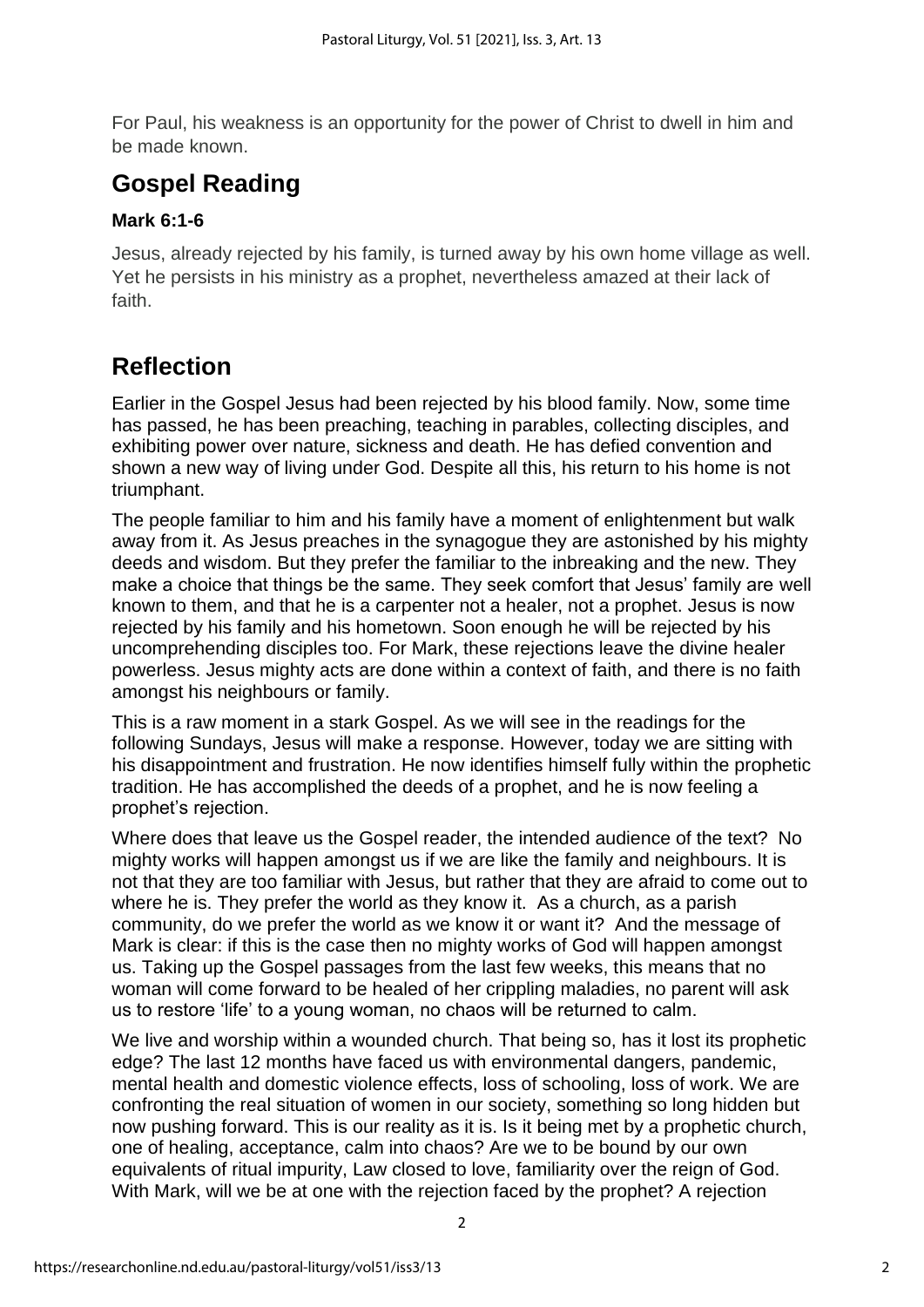based on having responded as Jesus did. There is an existential feel to the Gospel of Mark, and Jesus the prophet shows forth the meaning of God's love and the defeat of death in each moment.

The first and second readings contribute to this. The Old Testament text presages opposition as part of the life of faith. Even the very chosen people are characterized as rebellious towards God, both in the past and in the present. Yet the Lord does not give up and continues to send prophets amongst them. At the very least they will know that there has been a prophet among them. The intention of the reading is not to valorise the intransigence of the people. Rather it is to remind them that God persists with them without compromising either the divine love or the divine will. God continues to send prophets who speak to the people the ways of God despite their resistance. Similarly with Jesus, who does not change his message or approach in the face of rejection. The prophet will continue to heal, remove boundaries and reveal the challenge to love as God loves.

In a sense Paul speaks to us from the other side of the equation. He is an unrelenting and committed apostle/prophet, cognisant of the greatness of God but reminded of his own mortality. He has come to the recognition that his ailments are a source of strength. They allow him to give room for Christ to work through him, and to remember that any achievements are not his but Christ's.



3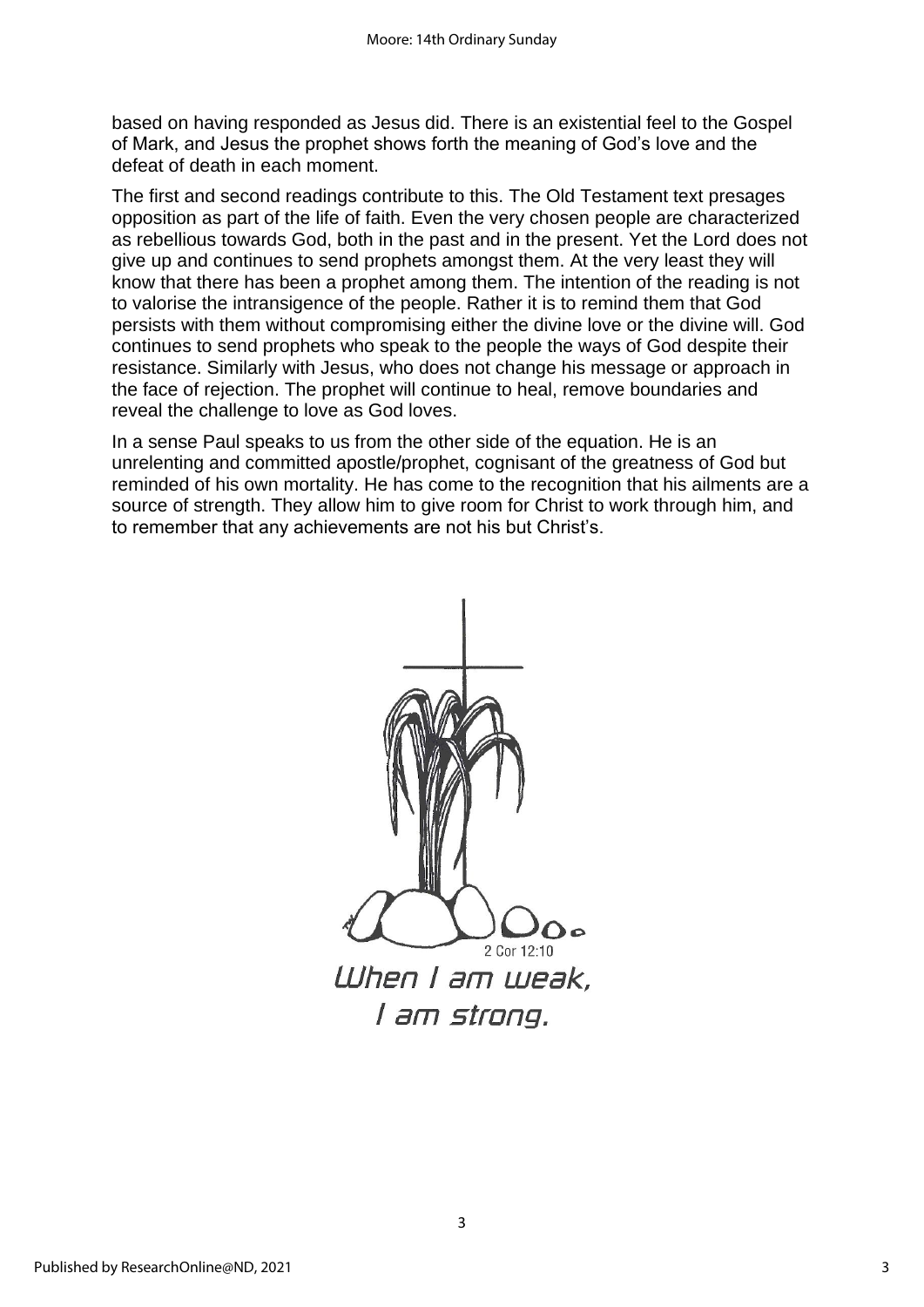## **Prayer of the Faithful**

## **Introduction**

In the psalm we declare that our eyes are fixed on the Lord pleading for God's mercy. In hope of that mercy, we offer these petitions.

## **Petitions**

We pray for the whole Church; may we, encouraged by the example of Christ and of the saints, joyfully endure suffering and hardship for the sake of the kingdom. *(Pause)* Lord hear us OR We pray to the Lord.

We pray for the members of the Plenary Council. In a few months they will assemble to open themselves to the Holy Spirit to work towards decisions for the Church in Australia. May they hear the voice of the Holy Spirit in a profound way. *(Pause)* Lord hear us OR We pray to the Lord.

We pray for the leaders of Australia and the world. May they work towards finding just solutions to climate change and the distribution of vaccines and care during the continuing pandemic.

*(Pause)* Lord hear us OR We pray to the Lord.

Let us pray for Aboriginal and Torres Strait Islander communities that they may find a safe and just way to live satisfying and fulfilling lives in Australia without suffering vilification or prejudice.

*(Pause)* Lord hear us OR We pray to the Lord.

Let us pray for all those who work with the Aboriginal and Torres Strait Islander people. May the leaders of this country and all those who work for their health, education and welfare be just and faithful in their dealings with them. *(Pause)* Lord hear us OR We pray to the Lord.

We pray for our communities that they will care for those who are in need of help and those who are ill.

*(Pause)* Lord hear us OR We pray to the Lord.

## **Conclusion**

In hope and love we bring these needs in the knowledge that they will be heard and granted through the power of the Spirit and in the name of Jesus, our Lord.

#### **Amen.**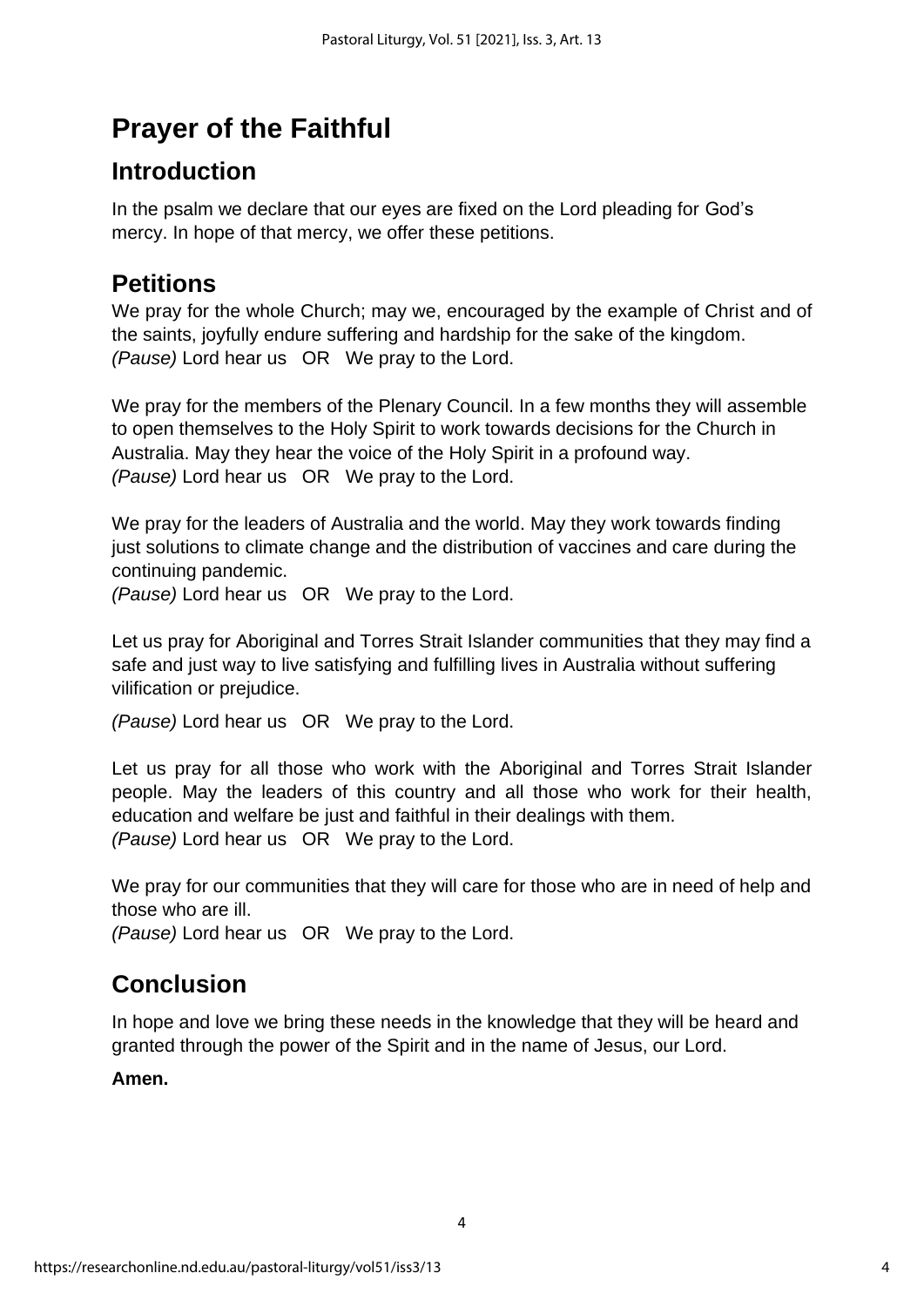## **Music selections by Alessio Loiacono and Chris deSilva**

#### **GA**

Amazing grace. J. Newton/ Virginia Harmony. 437 Blest be the Lord. D. Schutte. 458 Eye has not seen. M. Haugen. 466 Forth in the peace of Christ we go. J. Quinn SJ/ O. Gibbons. 495 Here I am, Lord. D. Schutte. 496 I heard the voice of Jesus say. H. Bonar. 468 Praise to you, O Christ, our saviour. B. Farrell. 407 Prayer of Saint Francis. S. Temple. 490 Take Christ to the world. P. Inwood. 369 The servant song. R. Gillard. 487 Tree of life. M. Haugen. 307

#### **AOV1**

Amazing grace. J. Newton/ Virginia Harmony.29 Blest be the Lord. D. Schutte. 179 Come to me, all who labour. G. Norbert. 37 Eye has not seen. M. Haugen. 146 Here I am, Lord. D. Schutte. 90 I heard the voice of Jesus say. H. Bonar. 54 Praise to you, O Christ, our saviour. B. Farrell. 28

#### **AOV2**

Prayer of Saint Francis. S. Temple. 126 The servant song. R. Gillard. 169

#### **CWB**

Come to me, all who labour. Gregory Norbet OSB. 660 Lord of creation, to you be all praise! Jack Copley Winslow. 739

#### **CWBII**

*Sunday by Sunday hymn suggestions* Amazing grace! how sweet the sound. John Newton and John Rees. 450 God has chosen me. Bernadette Farrell. 495 God has spoken by his prophets. George William Briggs. 497 Lord of creation to you be all praise. Jack Copley Winslow. 543 *Additional selections by Chris deSilva* Taste and see. Stephen Dean. 609 Taste and see the goodness of the Lord. The Grail. 610 Taste and see the goodness of the Lord. The Grail. 611

#### **Psalms Selected by Chris deSilva and Angela McCarthy**

Psalm 122: *Our eyes are fixed on the Lord, pleading for his mercy.* Psalm 122: C. Alexander Peloquin/Joseph Gelineau SJ. CWB 389 Psalm 123: Our eyes are fixed on the Lord: Margaret Thomas. GA 73 Psalm 123 (122): Jenny O'Brien. JOBB pg. 73 Our eyes are fixed on the Lord: Tony Alonso. LPB pg. 124